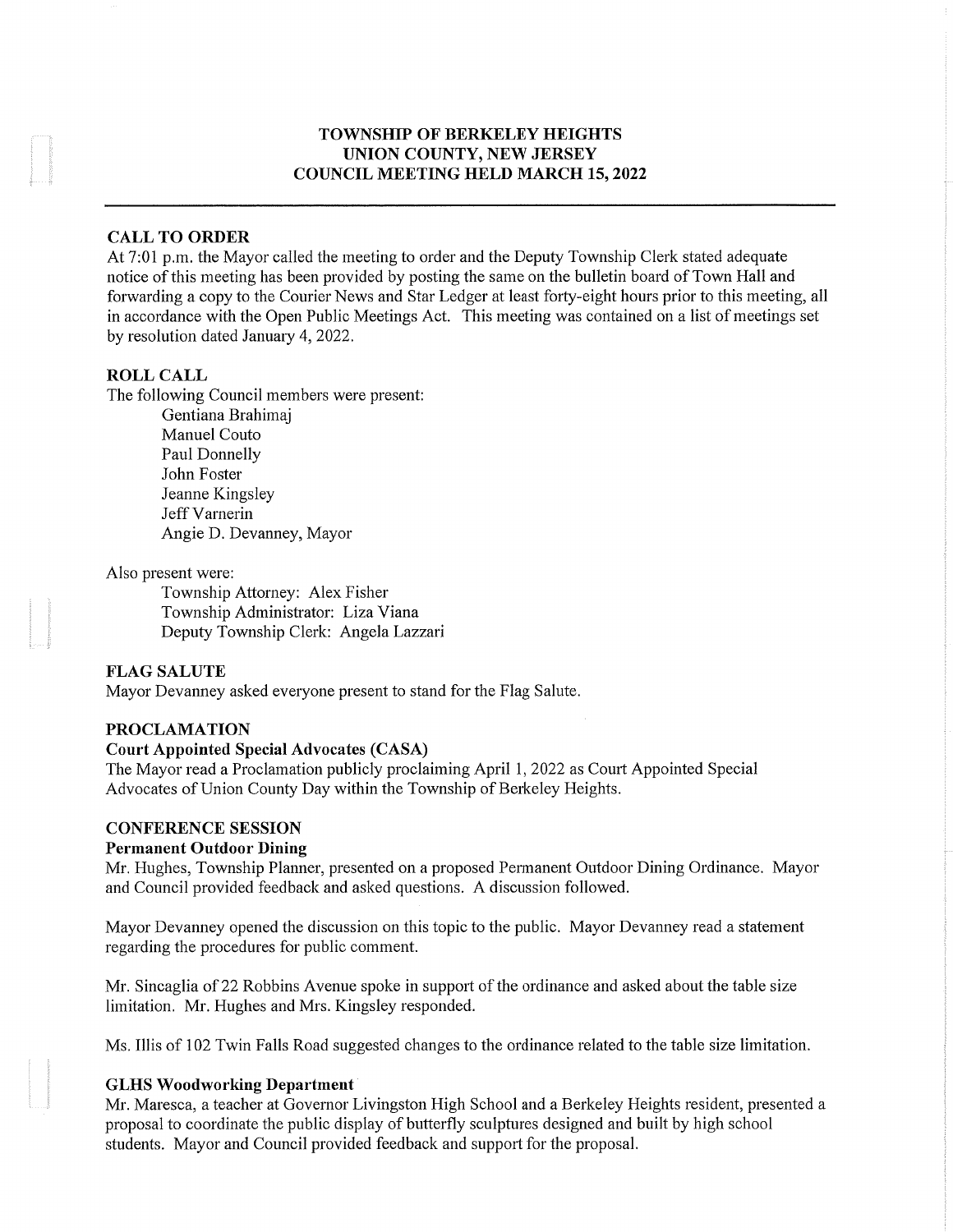## HEARING ON AGENDA ITEMS ONLY

Opening of the Hearing on Agenda Items Only

| Mover:   | Mr. Couto                                                                       |
|----------|---------------------------------------------------------------------------------|
|          | Seconder: Mr. Foster                                                            |
| Ayes:    | Mrs. Brahimaj, Mr. Couto, Mr. Donnelly, Mr. Foster, Mrs. Kingsley, Mr. Varnerin |
| Nays:    | None                                                                            |
| Abstain: | None                                                                            |
| Absent:  | None                                                                            |
|          |                                                                                 |

Mr. Carrellas of 35 Sycamore Avenue asked about the wording used for the start date of the outdoor dining ordinance. Mayor Devanney and Mr. Fisher responded.

Mr. Carrellas asked about the time frame around new ordinances being updated on the website. Mayor Devanney responded.

Mr. Medeiros of 21 Twin Falls Road asked about the Salary Ordinance. Ms. Viana responded.

Ms. Illis asked for clarification on the proposed changes to the Salary Ordinance. Mrs. Kingsley and Mayor Devanney responded and a discussion followed.

Closing of the Hearing on Agenda Items Only

|          | Mover: Mr. Couto                                                                |
|----------|---------------------------------------------------------------------------------|
|          | Seconder: Mr. Foster                                                            |
| Ayes:    | Mrs. Brahimaj, Mr. Couto, Mr. Donnelly, Mr. Foster, Mrs. Kingsley, Mr. Varnerin |
| Nays:    | None                                                                            |
| Abstain: | None                                                                            |
| Absent:  | None                                                                            |
|          |                                                                                 |

### APPROVAL OF RESOLUTIONS

1. Resolution approving Bill List dated March 15, 2022, in the amount of \$992,154.07.

#### Approval of Resolution

|                  | Mover: Mr. Donnelly                                                             |
|------------------|---------------------------------------------------------------------------------|
|                  | Seconder: Mrs. Kingsley                                                         |
| Ayes:            | Mrs. Brahimaj, Mr. Couto, Mr. Donnelly, Mr. Foster, Mrs. Kingsley, Mr. Varnerin |
| Nays:            | None                                                                            |
| Abstain:         | None                                                                            |
| Absent:          | None                                                                            |
| Result: Approved |                                                                                 |

2. Resolution authorizing the application of the 2022 Transportation Electrification program, for an electric garbage and leaf truck, in the amount of approximately \$584,922.50.

### Approval of Resolution

| Mover:   | Mr. Foster                                                                      |
|----------|---------------------------------------------------------------------------------|
|          | Seconder: Mr. Couto                                                             |
| Ayes:    | Mrs. Brahimaj, Mr. Couto, Mr. Donnelly, Mr. Foster, Mrs. Kingsley, Mr. Varnerin |
| Nays:    | None                                                                            |
| Abstain: | None.                                                                           |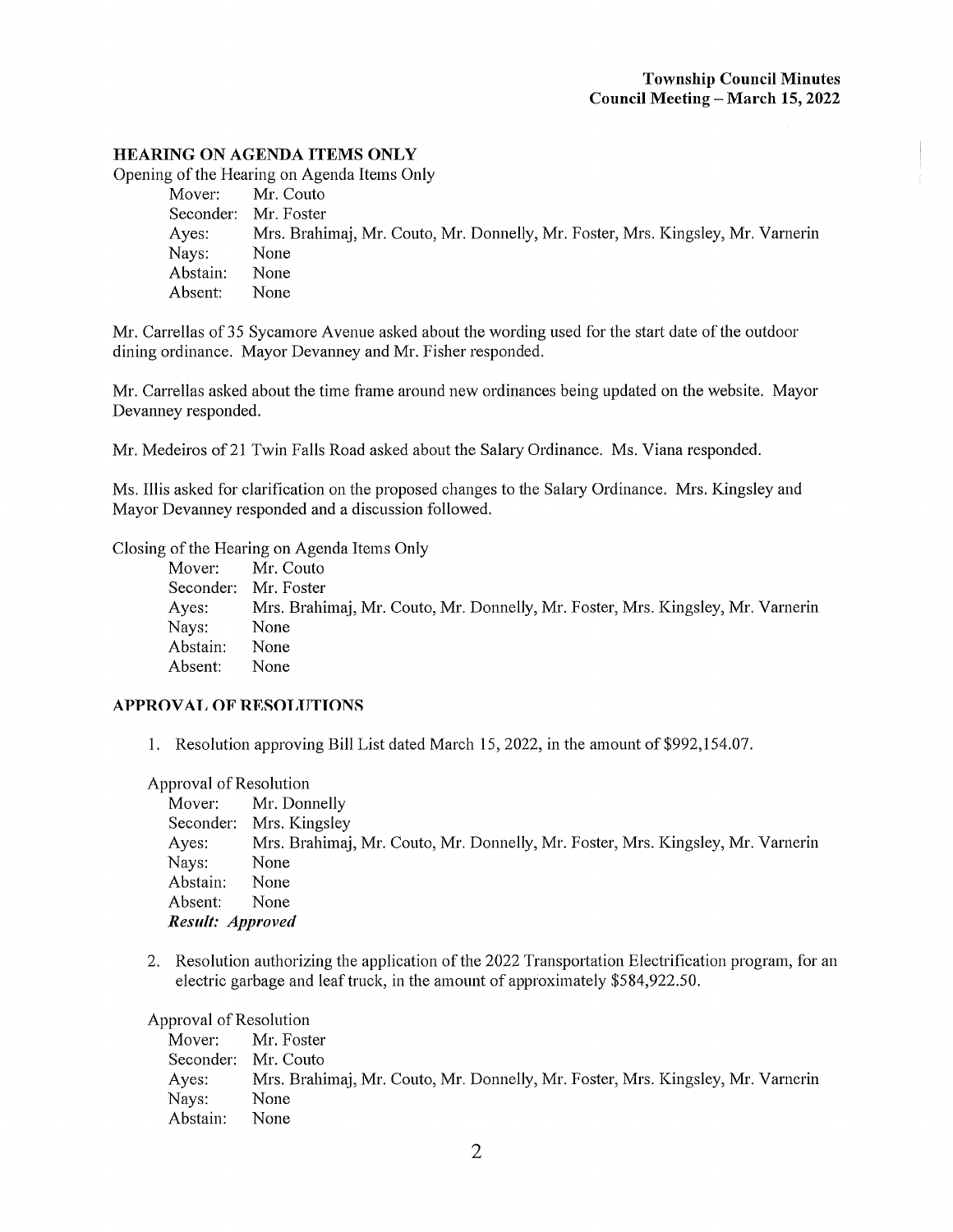### Absent: None Result: Approved

3. Resolution authorizing a contract with Regional Industries, LLC, for the provision of Residential Clean-Up in the amount not to exceed \$142,000.00.

Approval of Resolution

Mover: Mrs. Kingsley Seconder: Mr. Foster Ayes: Mrs. Brahimaj, Mr. Couto, Mr. Donnelly, Mr. Foster, Mrs. Kingsley, Mr. Varnerin Nays: None Abstain: None Absent: None Result: Approved

4. Resolution authorizing the application of the 2022 Union County Infrastructure and Municipal Aid Grant.

Approval of Resolution

| Mover:           | Mr. Varnerin                                                                    |
|------------------|---------------------------------------------------------------------------------|
| Seconder:        | Mr. Foster                                                                      |
| Ayes:            | Mrs. Brahimaj, Mr. Couto, Mr. Donnelly, Mr. Foster, Mrs. Kingsley, Mr. Varnerin |
| Nays:            | None                                                                            |
| Abstain:         | None                                                                            |
| Absent:          | None                                                                            |
| Result: Approved |                                                                                 |

5. Resolution authorizing an amendment to a contract with MAST Construction Services, Inc. in connection with the municipal complex redevelopment project.

Approval of Resolution

Mover: Mrs. Brahimaj Seconder: Mr. Foster Ayes: Mrs. Brahimaj, Mr. Couto, Mr. Donnelly, Mr. Foster, Mrs. Kingsley, Mr. Varnerin Nays: None Abstain: None Absent: None Result: Approved

### CONSENT AGENDA

All matters listed under Consent Agenda are considered routine by the Township Council and will be enacted upon by one motion; there will be no separate discussion of these items. If discussion is desired, that item will be removed from the Consent Agenda and will be considered separately.

- 6. Consent Agenda Resolutions (a)
- a. Resolution authorizing a tax overpayment for the property located at 455 Park Avenue, in the amount of \$4,693.31.
- Approval of Consent Agenda Resolutions # 6 a Mover: Mr. Couto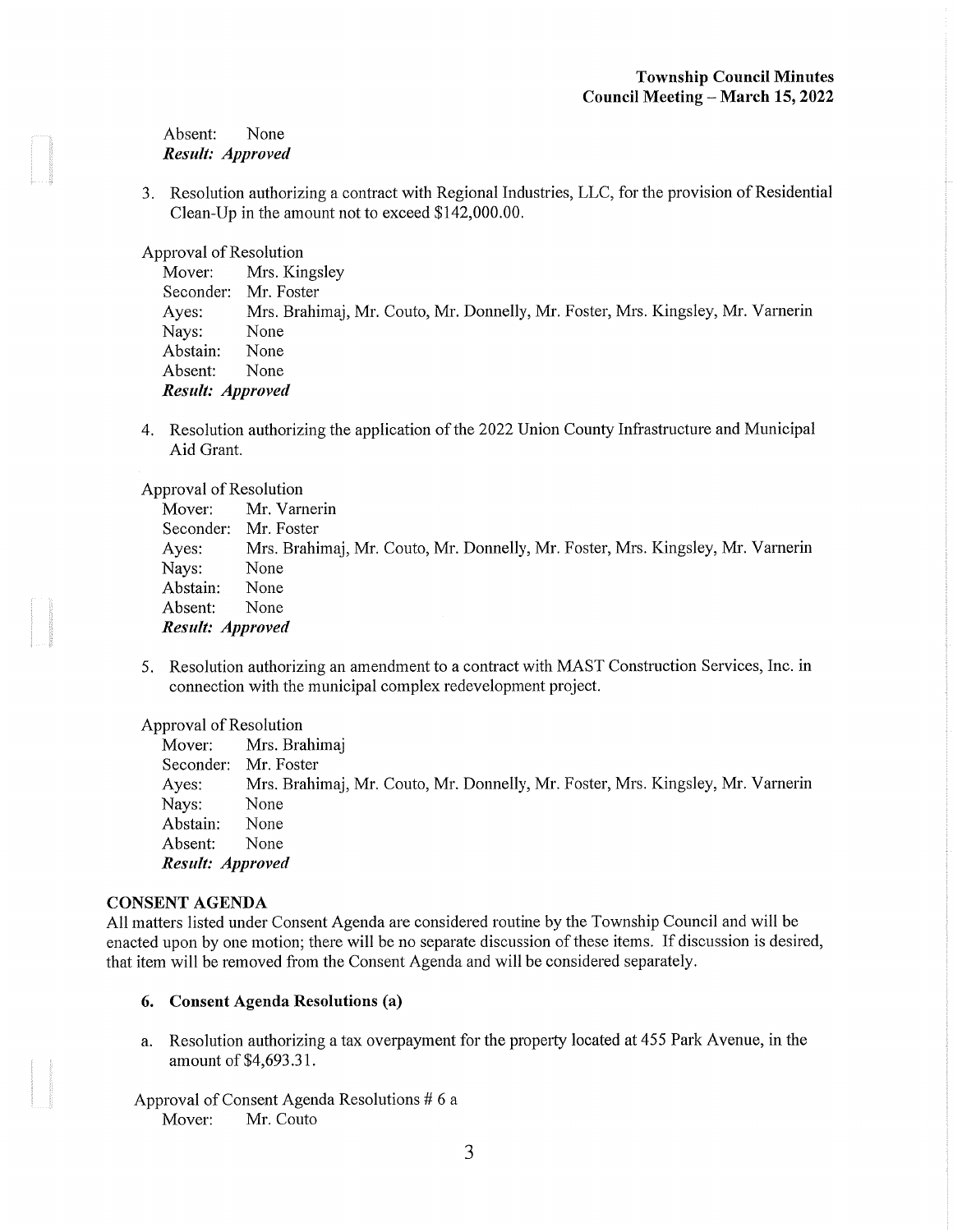Seconder: Mrs. Kingsley Ayes: Mrs. Brahimaj, Mr. Couto, Mr. Donnelly, Mr. Foster, Mrs. Kingsley, Mr. Varnerin<br>Navs: None Nays: Abstain: None Absent: None Result: Approved

### INTRODUCTION OF ORDINANCES

Public Hearing and Final Adoption Scheduled for April 5, 2022.

The Clerk presented and read:

1. An Ordinance of the Township of Berkeley Heights, County of Union, State of New Jersey, Amending Chapter 2.128 entitled "Personnel System" of Title 2 entitled "Administration and Personnel" of The Code of the Township of Berkeley Heights to Amend the Township's Holidays. (EXPLANATORY STATEMENT: This Ordinance amends the Township Code on holidays to make Juneteenth a holiday).

That the Ordinance as read by the Township Clerk be offered on first reading and that April 5, 2022 be set as the date of Public Hearing and that the Township Clerk is directed to advertise same in the Courier News

Mover: Mr. Donnelly Seconder: Mrs. Brahimaj Ayes: Mrs. Brahimaj, Mr. Couto, Mr. Donnelly, Mr. Foster, Mrs. Kingsley, Mr. Varnerin Nays: None Abstain: None Absent: None Result: Approved

The Clerk presented and read:

2. An Ordinance of the Township of Berkeley Heights, County of Union, State of New Jersey, extending the effective period of Ordinance 4-2021, which authorizes restaurants to establish and operate approved temporary dining areas during the COVTO-19 pandemic.

That the Ordinance with the Clerical Amendment be offered on first reading and that April 5, 2022 be set as the date of Public Hearing and that the Township Clerk is directed to advertise same in the Courier News

Mover: Mr. Foster Seconder: Mr. Couto Ayes: Mrs. Brahimaj, Mr. Couto, Mr. Donnelly, Mr. Foster, Mrs. Kingsley, Mr. Varnerin Nays: None Abstain: None Absent: None Result: Approved as Amended

The Clerk presented and read:

3. AN ORDINANCE AMENDING THE MINIMUM AND MAXIMUM RATE OF SALARY AND COMPENSATION OF ELECTED AND APPOINTED TOWNSHIP OFFICIALS, AND NON-UNION EMPLOYEES IN THE VARIOUS MUNICIPAL DEPARTMENTS OF THE TOWNSHIP OF BERKELEY HEIGHTS.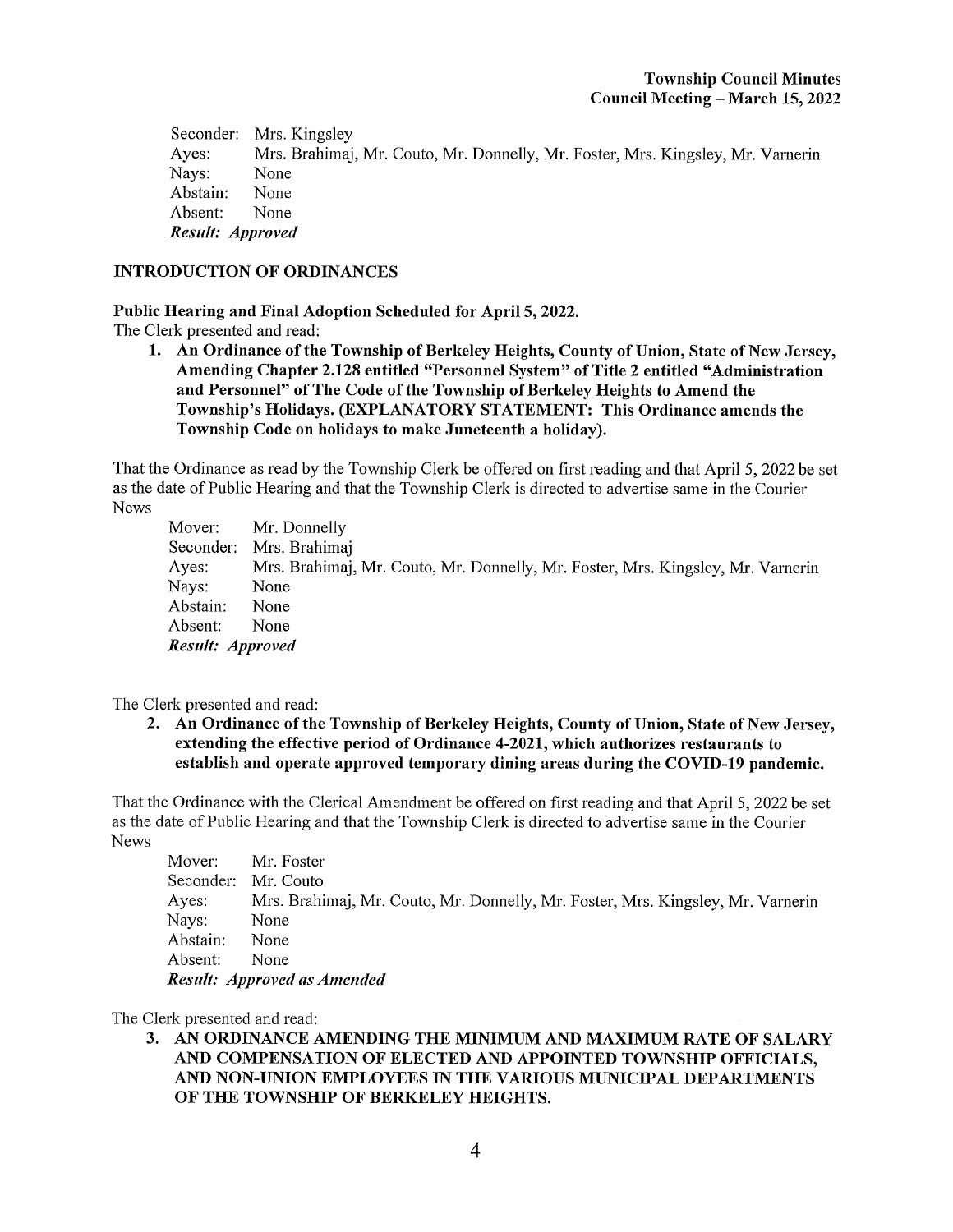### Township Council Minutes Council Meeting - March 15, 2022

That the Ordinance as read by the Township Clerk be offered on first reading and that April 5, 2022 be set as the date of Public Hearing and that the Township Clerk is directed to advertise same in the Courier News

Mover: Mrs. Kingsley Seconder: Mr. Varnerin Ayes: Mrs. Brahimaj, Mr. Couto, Mr. Donnelly, Mr. Foster, Mrs. Kingsley, Mr. Varnerin Nays: None Abstain: None Absent: None Result: Approved

### TOWNSHIP COUNCIL REPORTS

Councilmembers provided Council Reports and Committee updates.

#### ADMINISTRATION REPORTS

Mayor Devanney provided the Mayor's Report. Ms. Viana provided the Administrator's Report

Approval of Township Council and Administration Reports

Mover: Mr. Vamerin Seconder: Mr. Foster Ayes: Mrs. Brahimaj, Mr. Couto, Mr. Donnelly, Mr. Foster, Mrs. Kingsley, Mr. Varnerin Nays: None Abstain: None Absent: None Result: Approved

## CITIZENS HEARING

Opening of the Citizens Hearing

Mover: Mrs. Brahimaj Seconder: Mrs. Kingsley Ayes: Mrs. Brahimaj, Mr. Couto, Mr. Donnelly, Mr. Foster, Mrs. Kingsley, Mr. Vamerin Nays: None Abstain: None Absent: None

Ms. Illis expressed her appreciation for the Mayor and Administrator's work in securing federal funding for the West Side Drainage project.

Ms. Illis asked for an update on the completion of the Municipal Complex. Mayor Devanney and Mr. Varnerin responded.

Ms. Illis raised concern about the traffic on Diamond Hill and Mountain Avenue. Mr. Foster responded and a discussion followed.

Ms. Illis expressed issues with the search functionality on the Township website. Mayor Devanney responded.

Ms. Illis asked for an update on the Affordable Housing Committee and considerations for the next round. Mayor Devanney responded.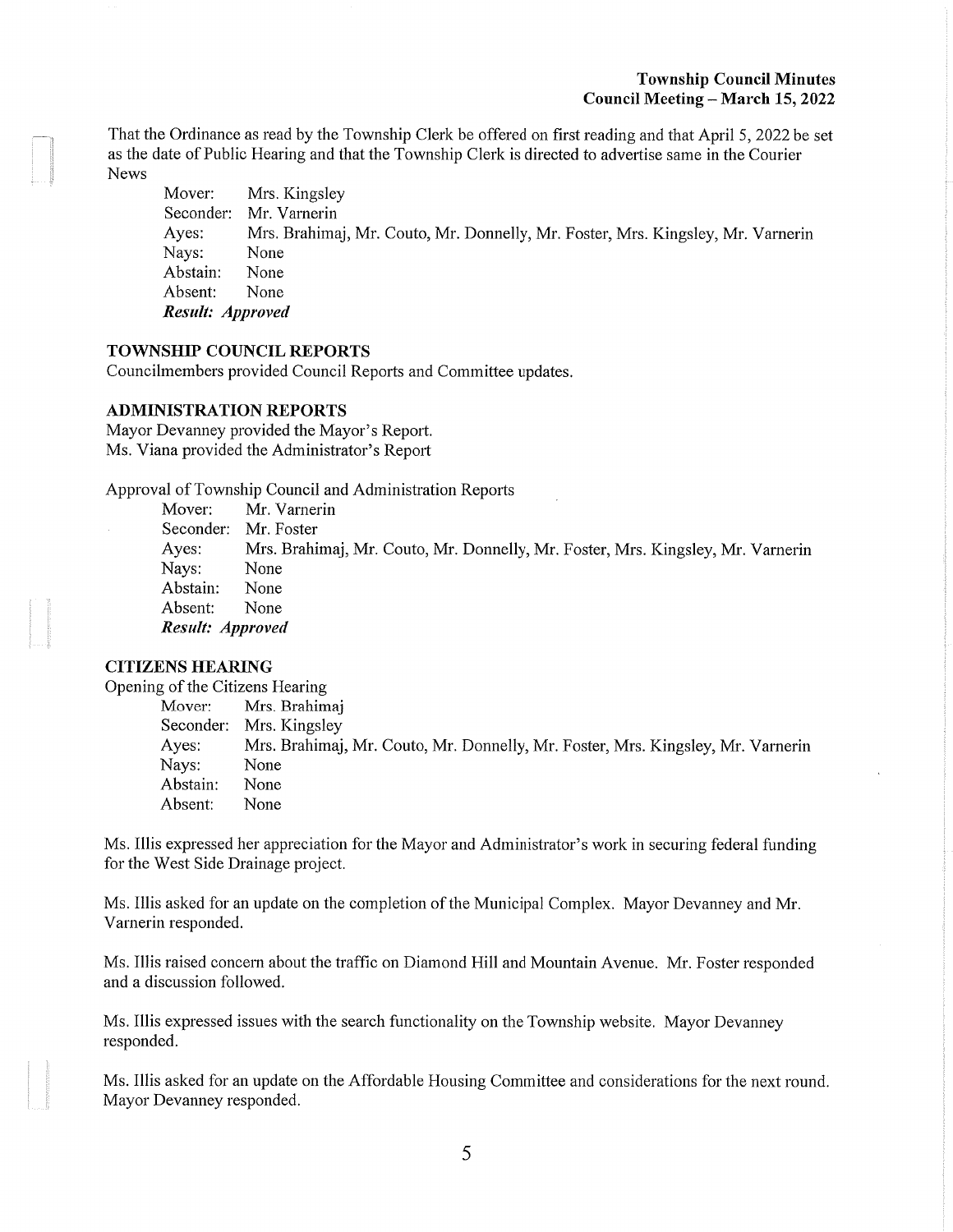Mr. Birbrower of 103 Briarwood Drive expressed his appreciation for the Mayor's work in securing federal funding for the West Side Drainage project.

Mr. Birbrower referenced the \$30 Million in Notes that are coming due in July and suggested that they be converted prior to the due date given that the Fed is expected to raise interest rates. Mayor Devanney responded.

Ms. Lazzari read a statement submitted by Terri Tauber of 48 Lancelot Drive.

"I want to congratulate Berkeley Heights on the allocation of \$500,000 in federal funding for the West Side Drainage Project. Thank you to Congressman Tom Malinowski and Mayor Angie Devanney for their work to obtain these funds for the Township."

Ms. Lazzari read a statement submitted by Stephen Yellin.

"Good evening Mayor and Council,

I am sure everyone will join me in celebrating the good news from Washington, D.C. when it comes to the Westside Drainage project. \$500,000 sought by Mayor Devanney on behalf of the Township, and which was fought for by Congressman Tom Malinowski, was included in the House Appropriations bill for the 2022 federal budget. This is an excellent and much-needed boost of revenue in the Township's efforts to fix decades-long issues with our infrastructure on the west side of our town. I want to thank Mayor Devanney and the Township Administration for all its efforts to obtain this \$500,000, and to thank Congressman Malinowski for delivering on his promise to support our town's needs. Much, much more needs to be done in order to make all the necessary upgrades to our pipeline infrastructure but this victory brings us that much closer to making that happen. Thank you."

Mayor Devanney responded.

Closing of the Citizens Hearing

Mover: Mrs. Brahimaj Seconder: Mrs. Kingsley Ayes: Mrs. Brahimaj, Mr. Couto, Mr. Donnelly, Mr. Foster, Mrs. Kingsley, Mr. Varnerin Nays: None Abstain: None Absent: None

### ADJOURNMENT

Moved by Mr. Foster to adjourn and all were in favor. (8:31 p.m.)

Approved: April 19, 2022

a Minkoff Tdwnship Clerk  $M$  / Think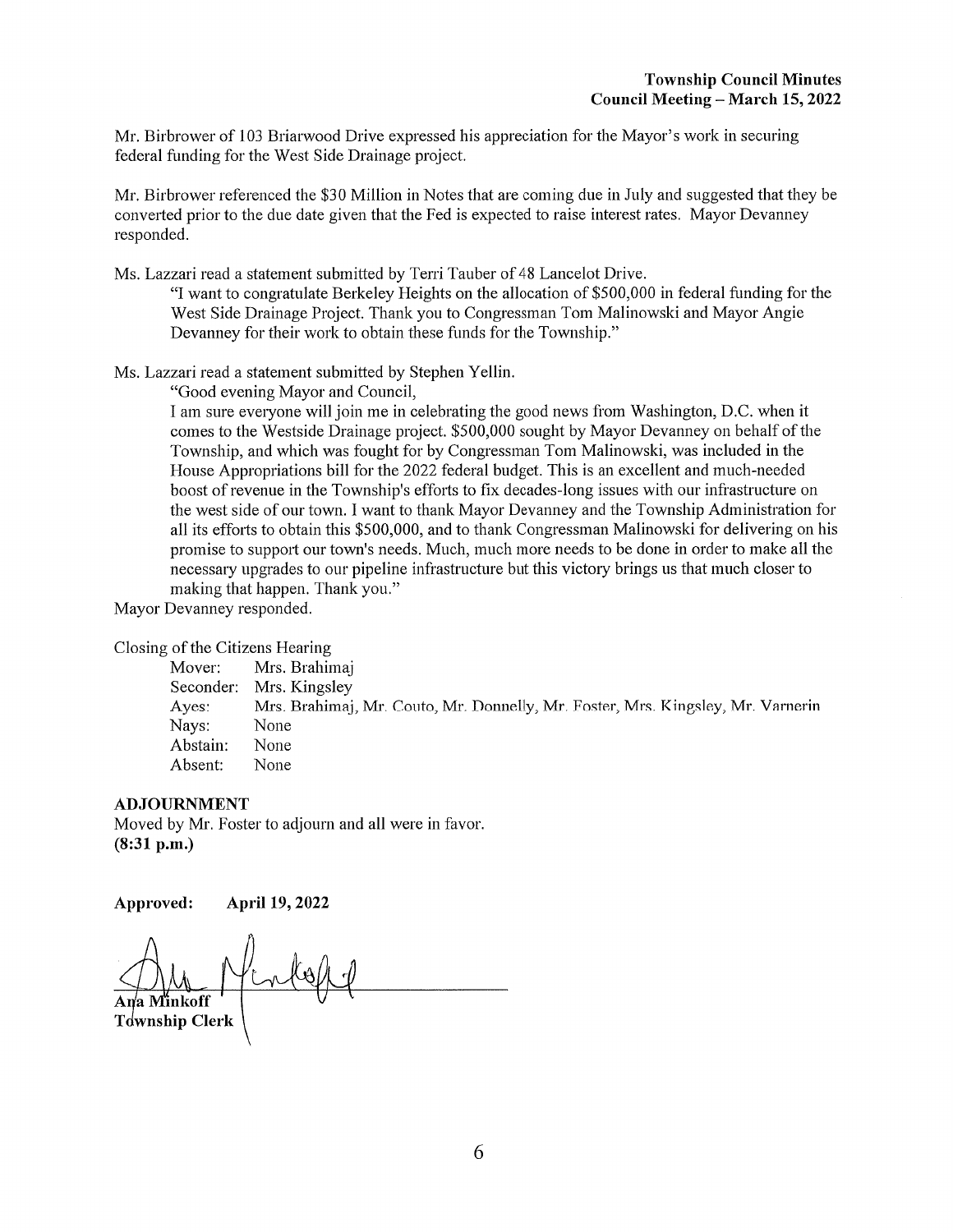

March 15, 2022 Town Council Reports

# Council President Jeanne Kingsley

## Planning Board:

Is meeting tomorrow March  $16<sup>th</sup>$  at 7:30 pm on Zoom. There is one application for review. The first is a proposed subdivision of two lots into three lots at 100 & 200 Connell Drive. This application does not have any site disturbances or improvements proposed as part of the application.

# Downtown Beautification Committee:

The committee met on March 8th. As you know from the conference discussion, the committee has been working on a permanent outdoor dining ordinance and is excited to bring this to the council. The Spring Fill-a-Basket campaign will be launching this week – the baskets will be \$175 and we have 14 baskets that will line Springfield Ave. Any resident, neighborhood or business that is interested in sponsoring a basket should contact the Downtown Beautification Committee at dbc@bhtwp.com. The committee is also happy to announce that the BH Walks will begin on April 23rd at 9:30 am. Mark your calendars to come out and take a walk with your friends and neighbors and help to clean up our downtown. The next meeting is scheduled for April 18th.

# Communication Committee:

The committee kicked off its survey seeking resident input on the township website last Thursday March 10th and to date we have 264 residents that have responded!  $-$  we really need to hear from you, the residents, on how to make the website easier to use. To access the survey, go to the township website, and look in the BH Announcements section for the link to the survey, or if you are in the municipal building you can scan the QR code  $-$  there are flyers on the lower level on the recreation bulletin board, and on the 2nd floor outside the library door and by the door to the administrative offices. It will not take more than 2 minutes to complete - so please make sure your voice is heard!

The committee met on March 9th . The website redesign which is included in our ClvicPlus Contract has kicked off this week and the target date for completion is fall of 2022. We will be exploring how to take advantage of the newer capabilities civic plus has released as well as how to better structure our site banked on our employee and residents feedback.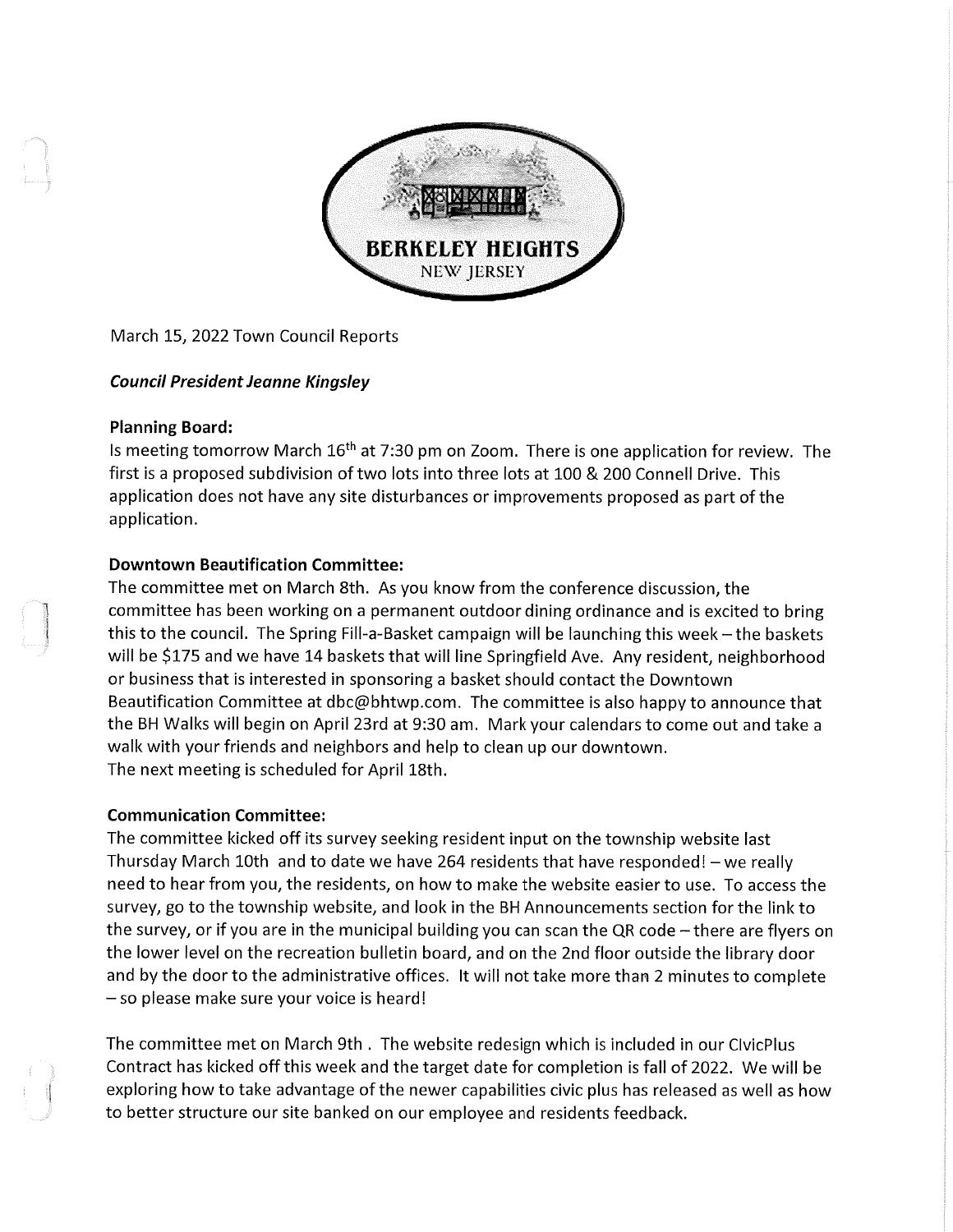Requests for information went out to the various committees/commissions and groups for March E newsletter updates. We hope to have the newsletter distributed early next week.

The council meetings and planning board meetings should be available to view on the BHGLTV station beginning next week. In addition, we plan to post the Mayor's weekly senior call on the station as well.

The committee is working with the BDC and the EDC on a video to promote the township and highlight the qualities that make BH the perfect place to open a business and to live. More to come on this...

# Council Vice President Manny Couto

No official committee report.

# Councilwoman Gentiana Brahimaj

# Communications Committee:

Met on March 9<sup>th</sup> some of the topics discussed were adding a QR code to the website survey to make the survey easier to access for residents. The committee also discussed adding more senior news to the e newsletter and discussed different ideas for the distribution of the newsletter to our seniors.

# Mayor's Youth Council:

Next meeting is Friday March 18<sup>th</sup>.

# Councilman Paul Donnelly

# Grants Committee:

Outside of the Grants discussed via resolution  $-$  for the electric garbage and/or leaf truck, along with the Municipal Aid Grant for infrastructure and miscellaneous drainage projects, the Grants Committee is also working through identifying where to allocate their time.

The committee is working on:

- a grant for the community gardens through the Whole Kids Foundation and the community change grant through America Walks.
- an Emergency Management Grant and a DEP Grant, although I can't necessarily talk right now to the specifics of what each one entails, but they are minimal.

We do have access to the Millenium Strategic Portal to source new grants and see what's available, but this takes time to go through, which unfortunately is limited for most of the grant committee folks.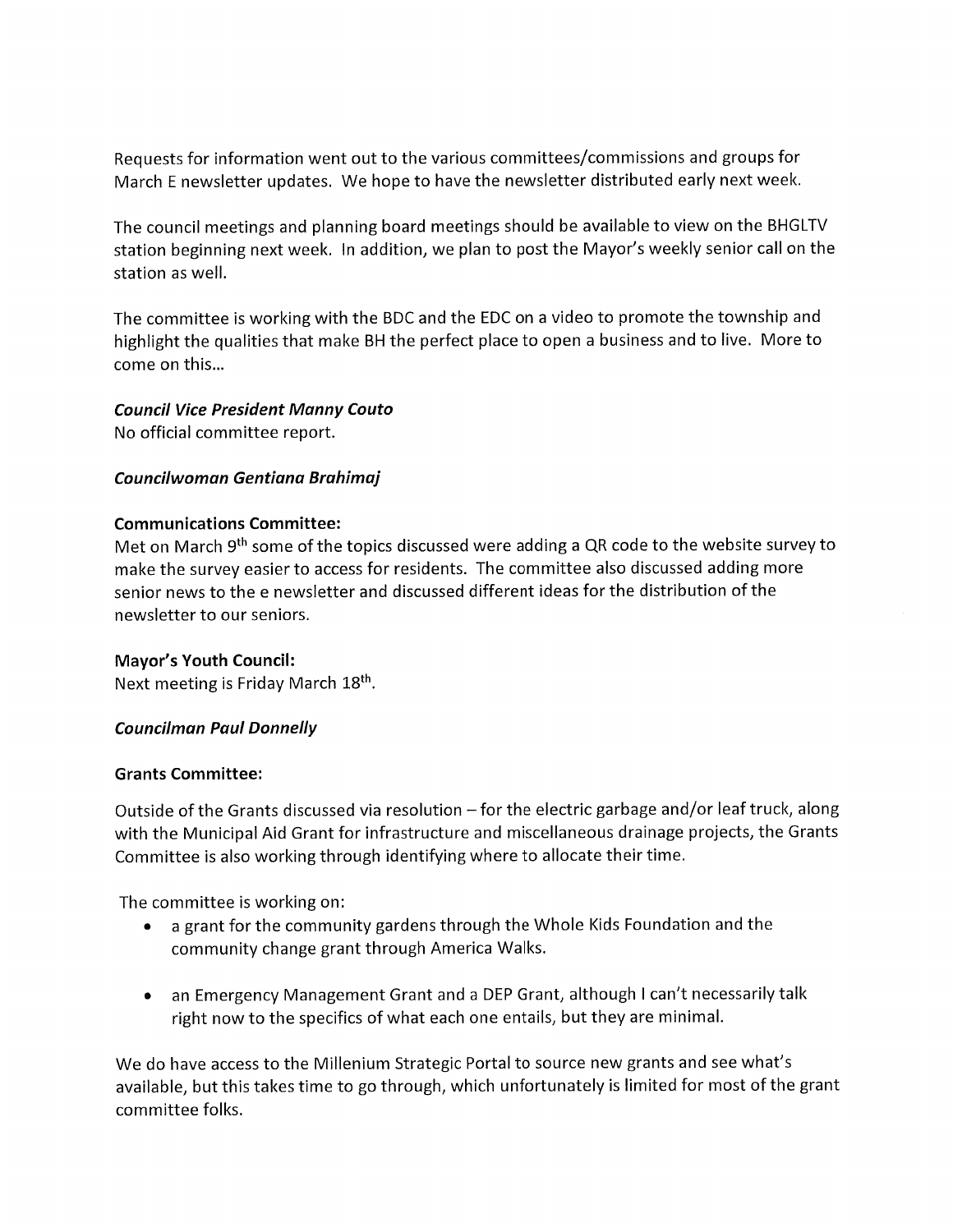At the moment, there are 4 people on the Grants Committee, which is low compared to previous years where there had been up to 10 people, so we are severely short staffed.

So, I'm making an official calling out to the community request to see if there are any folks interested in participating in the Grants Committee. We need help and expertise from our community. If there are any retired folks, people with a passion to dig in and help find money to better our town, or experienced writing grants or writing in general, we need help. Please reach out to any of us on council or on the grants committee and we will be happy to have you join us.

### Councilman John Foster

### Historic Preservation Committee

The meeting was held via zoom on Thursday March 3rd,

- There was a presentation by Vibhav Chaturvedi about his Eagle Scout project. He was asked questions and again did a wonderful job presenting and of handling the questions. All members were on board for his proposal so he will be on to his next steps.
- One of the questions was about parking for people who will be wanting to take in the sights of the garden and farmstead. He is looking into where parking would be.
- The committee was informed about the \$60,000.00 grant.
- There was discussion on fundraising and several ideas were brought up. A picnic possibly in June was discussed and then the possibility of a "block party" took shape on a weekend when school is over before summer vacations kick in. Discussion on contacting the PD on road closures and having possible food vendors as well as sponsors for the party. There will be fun and games for all.
- There was discussion on getting information of this historic farmstead into the hands of the children in the schools by having a pamphlet in the schools and an announcement of the history and the founding of the farmstead. There was also discussion on getting the same information into the hands of the Seniors in town prior to the block party. This may peak interest.
- » There was discussion on the plaque for the train station and the hanging of old photos in there. The possibility of getting a Railroad historian to give a presentation either in town hall or at the station itself before the dedication of the plaques was discussed.
- The plaques wording for the Nike missile base in the Watchung stables and the radar station at G.L. was read and approved by the committee. Now it is onto getting them completed and presented. There were also some photos that were shown of how both places looked back in the day.
- There was a discussion on the 100-year-old homes in town and there is a list being completed by Union County and the committee will get the list. A discussion was had as